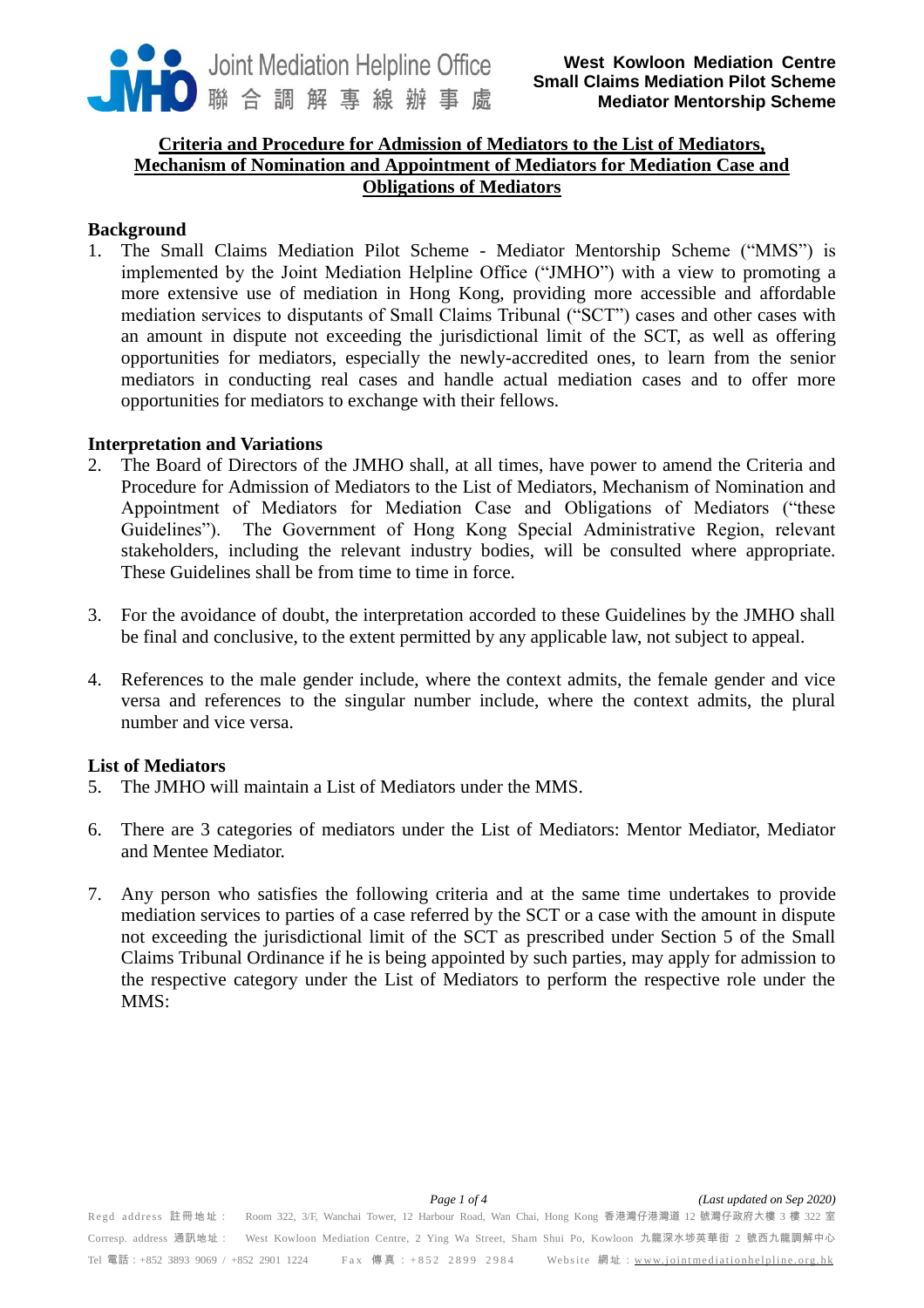

| Category                         | <b>Qualification</b>                                                                                                                                                                                  | <b>No. of mediation cases</b><br>conducted over the<br>past 3 years | Role                                                                                    |
|----------------------------------|-------------------------------------------------------------------------------------------------------------------------------------------------------------------------------------------------------|---------------------------------------------------------------------|-----------------------------------------------------------------------------------------|
| <b>Mentor</b><br><b>Mediator</b> | Accredited Mediator of<br>the Hong Kong<br><b>Mediation Accreditation</b><br><b>Association Limited</b><br>("HKMAAL") or any<br>other mediation<br>institution from time to<br>time specified by JMHO | At least 10                                                         | Conduct mediation and<br>train up to 3 Mentee<br>Mediators in each<br>mediation session |
| <b>Mediator</b>                  |                                                                                                                                                                                                       | $3$ to 9                                                            | Conduct mediation with<br>the support from JMHO<br><b>Mediation Consultant</b>          |
| <b>Mentee</b><br><b>Mediator</b> |                                                                                                                                                                                                       | $0$ to $2$                                                          | <b>Observe Mentor Mediator</b><br>in conducting mediation                               |

8. The application for admission to the List of Mediators is open throughout the operation of the MMS.

# *Application and Renewal Procedure*

- 9. To apply for admission to the List of Mediators and renewal of the status as a mediator of the MMS, an applicant should submit:
	- a. a duly completed Application Form clearly listing out his qualification(s), professional background and relevant experience;
	- b. his updated resume (both Chinese and English);
	- c. a copy of his accreditation certificate issued by HKMAAL or any other mediation institution from time to time specified by the JMHO; and
	- d. supporting documents proving the number of mediation cases conducted over the past 3 years, e.g. Agreement to Mediate (*for new applicants and renewal applicants requesting an upgrade in the category, i.e. Mentee Mediator renewing as Mediator/ Mentor Mediator or Mediator renewing as Mentor Mediator ONLY)*.
- 10. Applications for renewal of the status as a mediator of the MMS should be submitted by 14 December 2020. Applications submitted after the said date will be considered as new application and all applicants will be subject to the provision of supporting documents as detailed in clause 9d above.
- 11. Applicants of Mediator and Mentee Mediator are required to pay an application fee of HK\$350. An annual renewal administrative fee of \$300 is required from applicants of Mediator and Mentee Mediator who intend staying on the List of Mediators.
- 12. No application fee or renewal administrative fee will be charged for applicants of Mentor Mediator.

### *Vetting of Application*

13. The West Kowloon Mediation Centre Management Committee ("WMC") will consider and vet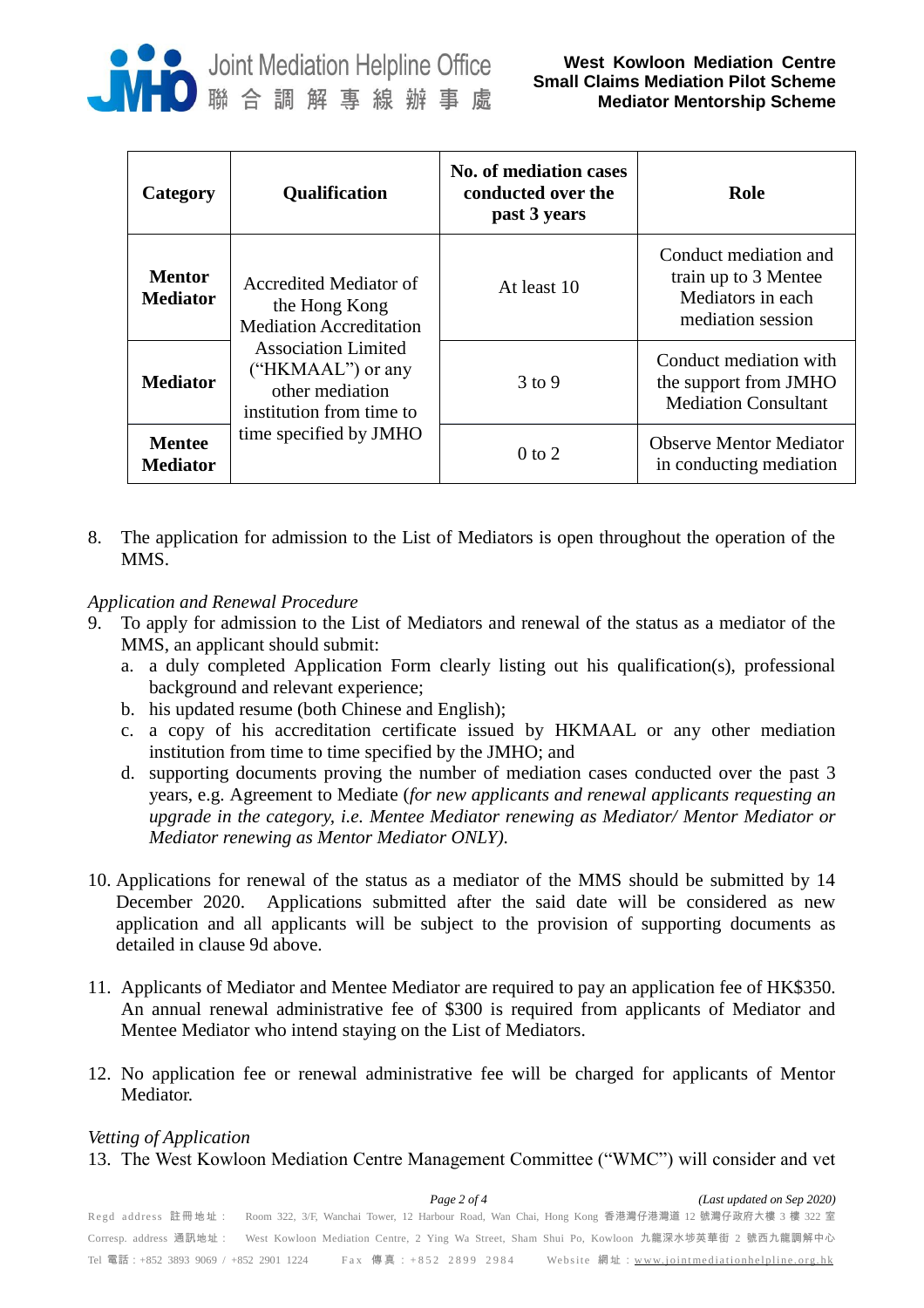

### **West Kowloon Mediation Centre Small Claims Mediation Pilot Scheme Mediator Mentorship Scheme**

the applications for admission to the List of Mediators and renewal of the status as a mediator of the MMS in accordance with the criteria listed hereinabove and decide the entry and exit of mediators on the List of Mediators as it sees fit. In considering the applications, the WMC may request further information to be provided at its discretion.

- 14. Applicants will be notified individually by JMHO in writing the result of their application upon the direction of the WMC.
- 15. The decision on the entry and exit of mediators on the List of Mediators of the WMC shall be final.

### *Admission to the List of Mediators*

- 16. Unless otherwise directed by the WMC, the name of the successful applicants ("Admitted Mediator(s)") shall be published on the List of Mediators maintained by JMHO.
- 17. The List of Mediators, which is arranged in alphabetic order of surnames of the Admitted Mediators, is maintained by the JMHO and made available at:
	- a. the website of the MMS; and
	- b. West Kowloon Mediation Centre operated by the JMHO.
- 18. Unless otherwise directed by the WMC, the status of an Admitted Mediator shall be valid until 14 October 2021.

#### **Nomination Procedure**

 $\overline{a}$ 

- 19. The nomination procedure set out herewith is only applicable to Mentor Mediators and Mediators.
- 20. The nomination of mediator(s) shall generally be based on a rotation system ("Roster"), subject to the preference<sup>1</sup> of the Parties as far as practicable and/ or the circumstances of the case. JMHO has the sole discretion as to the nomination of mediator(s).
- 21. Either a Mentor Mediator or a Mediator shall be appointed for each case. For cases which a Mentor Mediator is nominated, up to 3 Mentee Mediators will also be nominated as the observers. For cases which a Mediator is nominated, a Mediation Consultant of the JMHO will be appointed as his supervisor.
- 22. JMHO will notify the nominated mediator(s) in writing about his nomination. The nominated mediator(s) shall complete and return to the JMHO a declaration form ("Declaration Form") confirming that there is no conflict of interest for him to act as the mediator(s) of the case within 3 working days.
- 23. Upon receipt of the duly completed Declaration Form(s) from the nominated mediator(s), Parties will be notified in writing the name(s) of the nominated mediator(s). The resume of the Mentor Mediator or the Mediator will be provided to the Parties for their consideration within 5 working days.

<sup>1</sup> Only requirements related to the professional background and expertise of mediators will be considered. Preference on the category of mediators under the List of Mediators or in relation to the years of experience and/ or number of mediation cases conducted will not be considered.